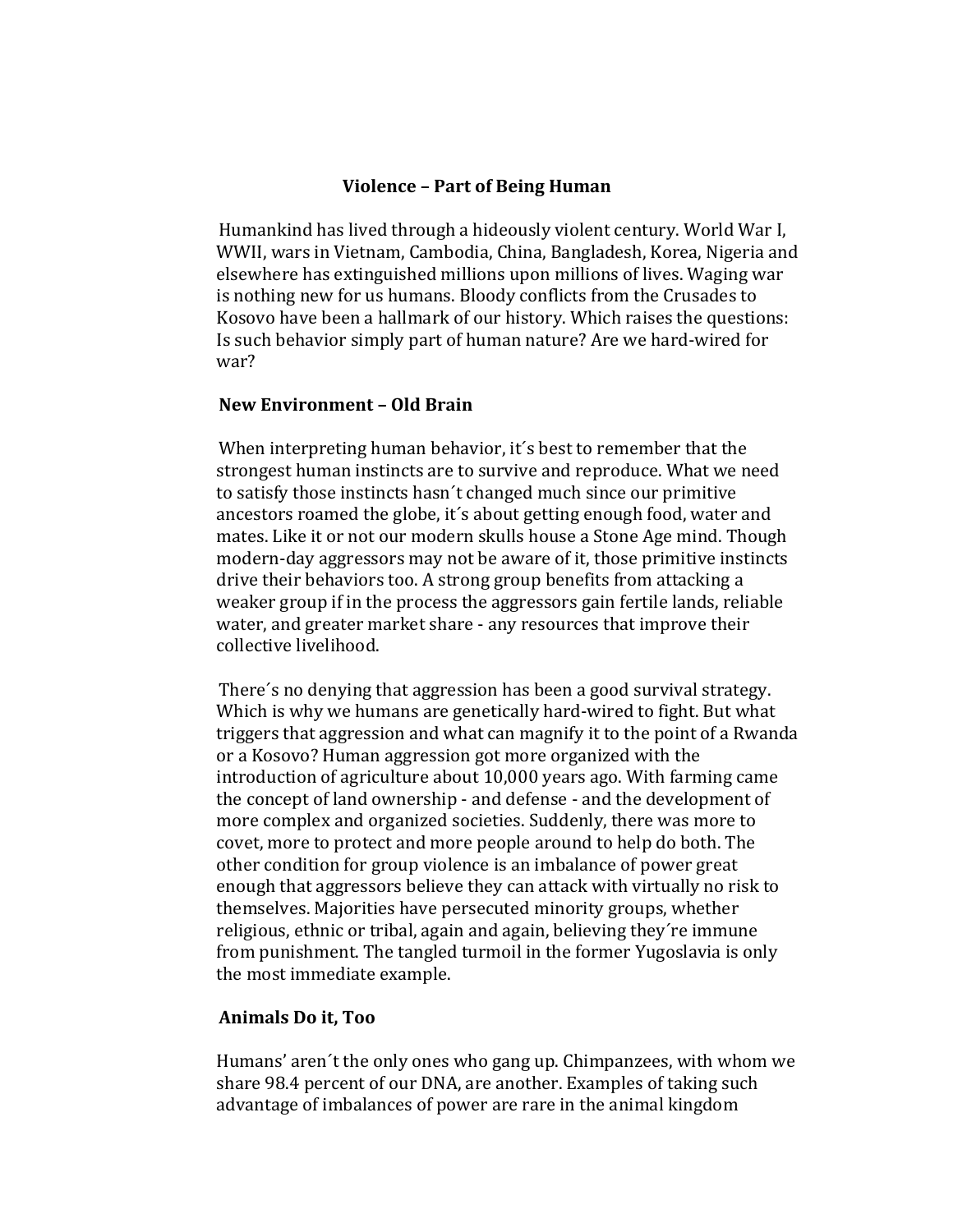because that kind of behavior requires a sophisticated level of coordination and cooperation. However, both chimps and humans are certainly capable of it. History is a bath of blood. Modern man inherits all the innate pugnacity and all the love of glory of his ancestors. Showing war's irrationality and horror is of no effect on him. The horrors make the fascination. War is the strong life; it is life in extremis; war taxes are the only ones men never hesitate to pay, as the budgets of all nations show us.

Our bloody nature, it can now be argued in the context of modern biology, is ingrained because group-versus-group competition was a principal driving force that made us what we are. In prehistory, group selection (that is, the competition between tribes instead of between individuals) lifted the hominids that became territorial carnivores to heights of solidarity, to enterprise—and to fear. Each tribe knew with justification that if it was not armed and ready, its very existence was imperiled. Throughout history, the escalation of a large part of technology has had combat as its central purpose. Today the calendars of nations are punctuated by holidays to celebrate wars won and to perform memorial services for those who died waging them. Public support is best fired up by appeal to the emotions of deadly combat, over which the amygdala—a center for primary emotion in the brain—is grandmaster. We find ourselves in the "battle" to stem an oil spill, the "fight" to tame inflation, the "war" against cancer. Wherever there is an enemy, animate or inanimate, there must be a victory. You must prevail at the front, no matter how high the cost at home.

## **Universal conflict**

Once a group has been split off from other groups and sufficiently dehumanized, any brutality can be justified, at any level, and at any size of the victimized group up to and including race and nation. And so it has ever been. A familiar fable is told to symbolize this pitiless dark angel of human nature. A scorpion asks a frog to ferry it across a stream. The frog at first refuses, saying that it fears the scorpion will sting it. The scorpion assures the frog it will do no such thing. After all, it says, we will both perish if I sting you. The frog consents, and halfway across the stream the scorpion stings it. Why did you do that, the frog asks as they both sink beneath the surface. It is my nature, the scorpion explains.

War, often accompanied by genocide, is not a cultural artifact of just a few societies. Nor has it been an aberration of history, a result of the growing pains of our species' maturation. Wars and genocide have been universal and eternal, respecting no particular time or culture. Archaeological sites are strewn with the evidence of mass conflicts and burials of massacred people. Tools from the earliest Neolithic period, about 10,000 years ago,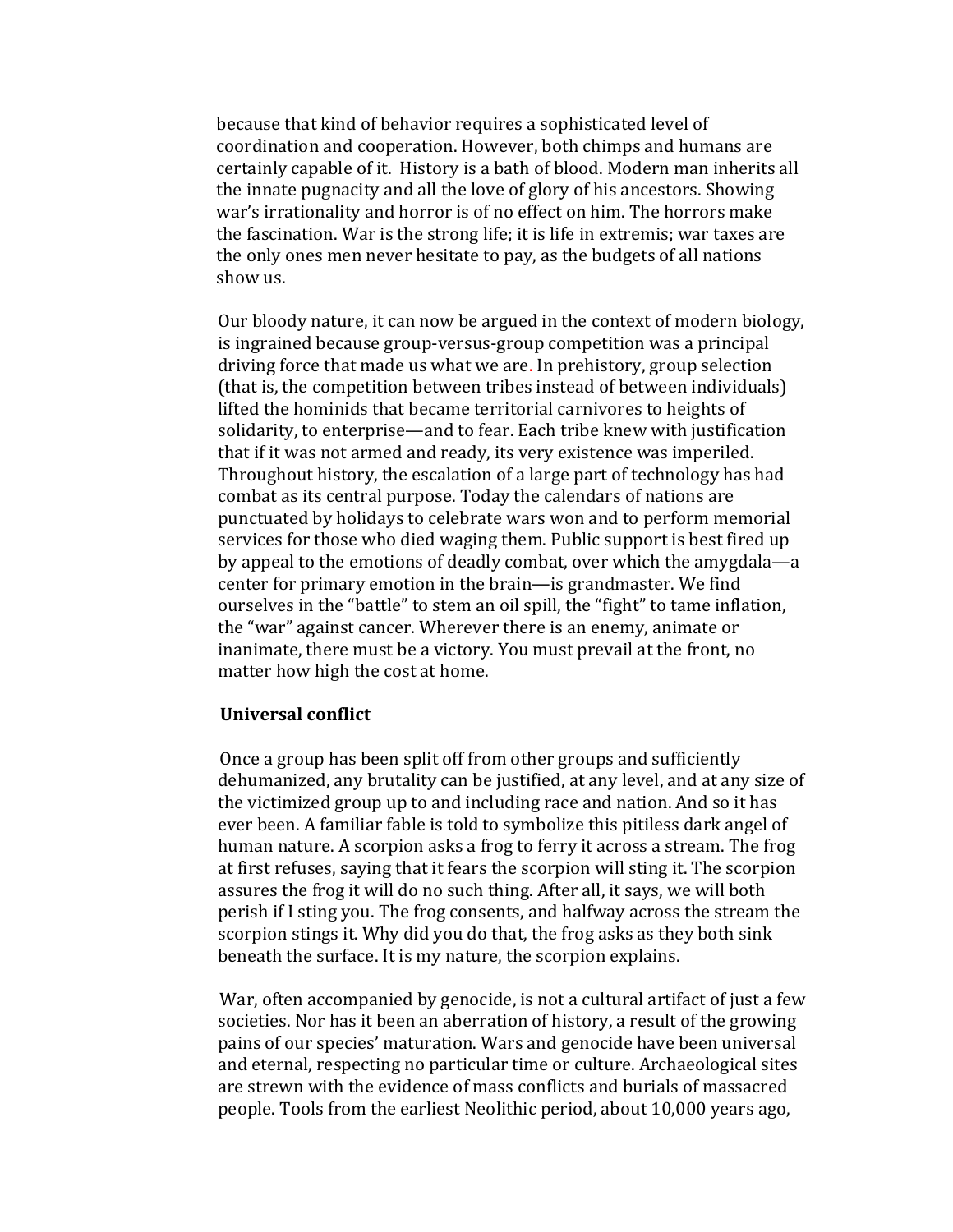include instruments clearly designed for fighting. One might think that the influence of pacific Eastern religions, especially Buddhism, has been consistent in opposing violence. Such is not the case. Whenever Buddhism dominated and became the official ideology, war was tolerated and even pressed as part of faith-based state policy. The rationale is simple, and has its mirror image in Christianity: Peace, nonviolence, and brotherly love are core values, but a threat to Buddhist law and civilization is an evil that must be defeated.

Since the end of World War II, violent conflict between states has declined drastically, owing in part to the nuclear standoff of the major powers (two scorpions in a bottle writ large). But civil wars, insurgencies, and statesponsored terrorism continue unabated. Overall, big wars have been replaced around the world by small wars of the kind and magnitude more typical of hunter-gatherer and primitively agricultural societies. Civilized societies have tried to eliminate torture, execution, and the murder of civilians, but those fighting little wars do not comply.

Archaeologists have determined that after populations of *Homo sapiens* began to spread out of Africa approximately 60,000 years ago, the first wave reached as far as New Guinea and Australia. The descendants of the pioneers remained as hunter-gatherers or at most primitive agriculturalists, until reached by Europeans. Living populations of similar early provenance and archaic cultures are the aboriginals of Little Andaman Island off the east coast of India, the Mbuti Pygmies of Central Africa, and the !Kung Bushmen of southern Africa. All today, or at least within historical memory, have exhibited aggressive territorial behavior.

#### Lethal legacy

Tribal aggressiveness goes back well beyond Neolithic times, but no one as yet can say exactly how far. It could have begun at the time of *Homo habilis*, the earliest known species of the genus *Homo*, which arose between 2 million and 3 million years ago in Africa. Along with a larger brain, those first members of our genus developed a heavy dependence on scavenging or hunting for meat. And there is a good chance that it could be a much older heritage, dating beyond the split 6 million years ago between the lines leading to modern chimpanzees and to humans.

A series of researchers, starting with Jane Goodall, have documented the murders within chimpanzee groups and lethal raids conducted between groups. It turns out that chimpanzees and human hunter-gatherers and primitive farmers have about the same rates of death due to violent attacks within and between groups. But nonlethal violence is far higher in the chimps, occurring between a hundred and possibly a thousand times more often than in humans.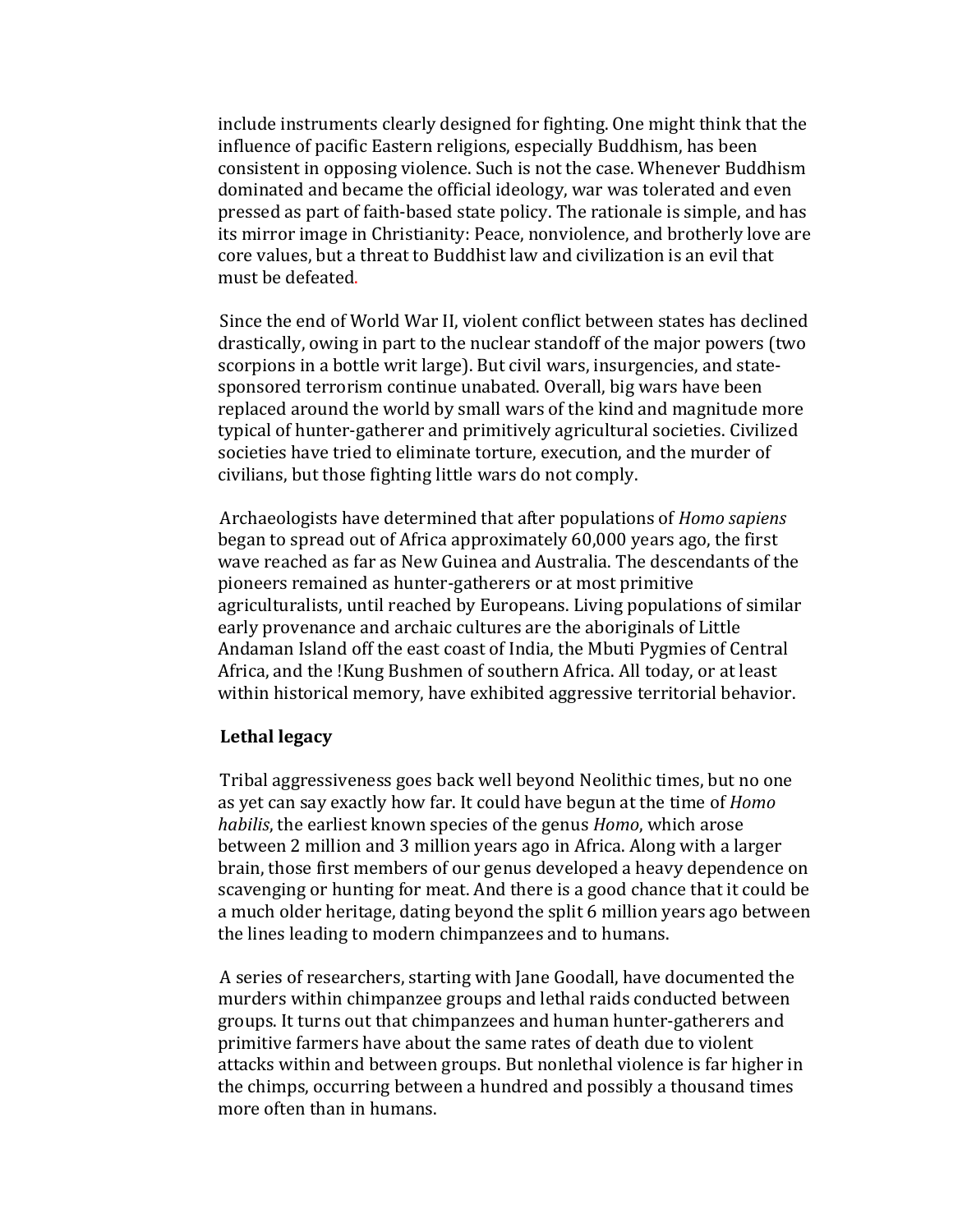The patterns of collective violence in which young chimp males engage are remarkably similar to those of young human males. Aside from constantly vying for status, both for themselves and for their gangs, they tend to avoid open mass confrontations with rival troops, instead relying on surprise attacks. The purpose of raids made by the male gangs on neighboring communities is evidently to kill or drive out their members and acquire new territory. There is no certain way to decide on the basis of existing knowledge whether chimpanzees and humans inherited their pattern of territorial aggression from a common ancestor or whether they evolved it independently in response to parallel pressures of natural selection and opportunities encountered in the African homeland. From the remarkable similarity in behavioral detail between the two species, however, and if we use the fewest assumptions required to explain it, a common ancestry seems the more likely choice.

#### **Wars past, present, future**

Humans and chimpanzees are intensely territorial. That is the apparent population control hardwired into their social systems. What the events were that occurred in the origin of the chimpanzee and human lines before the chimpanzee-human split of 6 million years ago—can only be speculated. It's believed that the evidence best fits the following sequence. The original limiting factor, which intensified with the introduction of group hunting for animal protein, was food. Territorial behavior evolved as a device to sequester the food supply. Expansive wars and annexation resulted in enlarged territories and favored genes that prescribe group cohesion, networking, and the formation of alliances.

For hundreds of millennia, the territorial imperative gave stability to the small, scattered communities of Homo sapiens, just as they do today in the small, scattered populations of surviving hunter-gatherers. During this long period, randomly spaced extremes in the environment alternately increased and decreased the population size so that it could be contained within territories. These demographic shocks led to forced emigration or aggressive expansion of territory size by conquest, or both together. They also raised the value of forming alliances outside of kin-based networks in order to subdue other neighboring groups.

Ten thousand years ago, at the dawn of the Neolithic era, the agricultural revolution began to vield vastly larger amounts of food from cultivated crops and livestock, allowing rapid growth in human populations. But that advance did not change human nature. People simply increased their numbers as fast as the rich new resources allowed. As food again inevitably became the limiting factor, they obeyed the territorial imperative. Their descendants have never changed. At the present time, we are still fundamentally the same as our hunter-gatherer ancestors, but